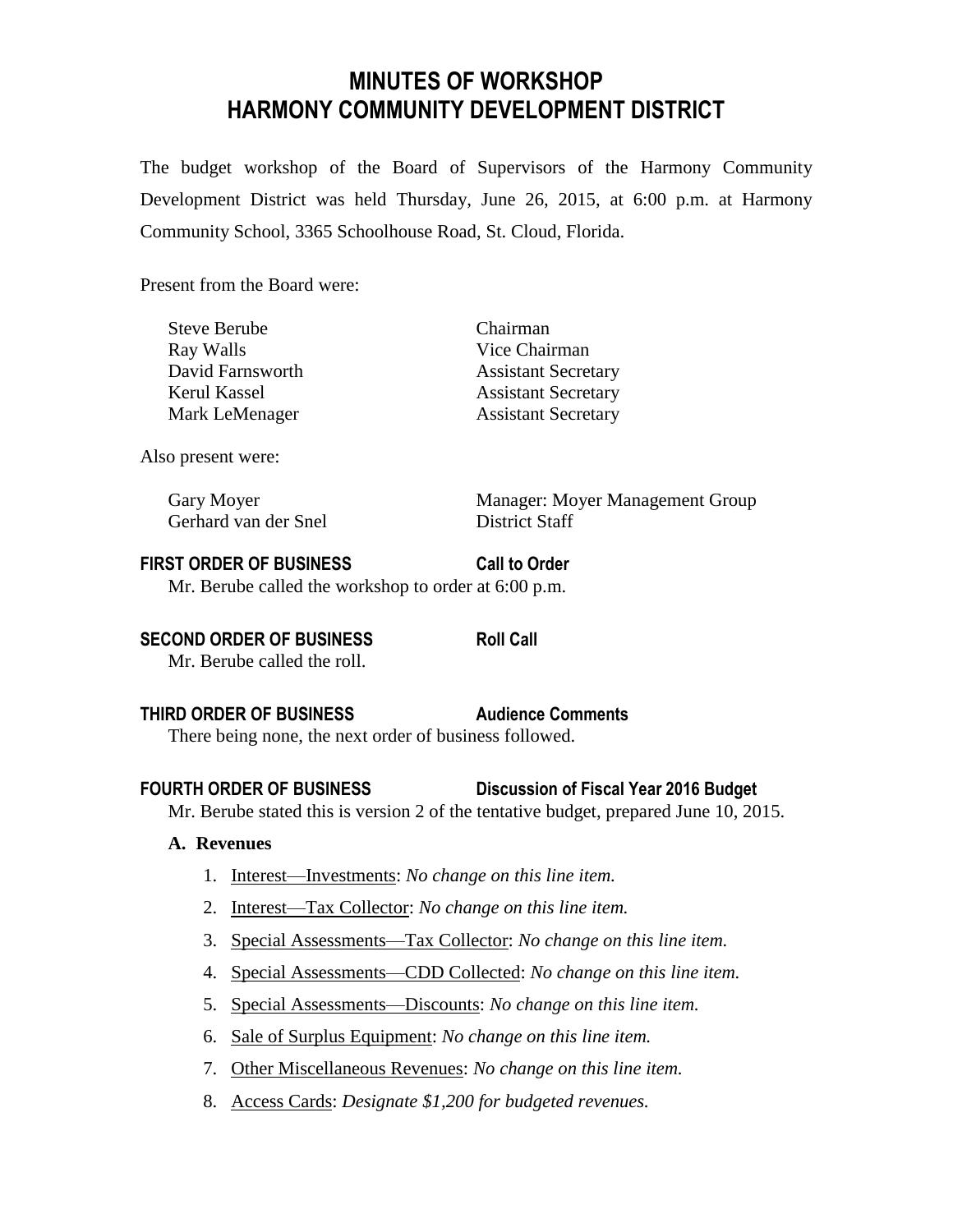Mr. Walls suggested adding \$1,200 to revenue for access cards. We can reasonably expect to receive some revenue for this category. It was not budgeted for fiscal year 2015, but the District has received \$1,175 in the current fiscal year.

## **B. Administrative Expenditures**

- 1. Payroll—Board of Supervisors: *No change on this line item.*
- 2. FICA Taxes: *No change on this line item.*
- 3. Professional Services—Arbitrage Rebate: *No change on this line item.*
- 4. Professional Services—Dissemination Agent: *No change on this line item.*
- 5. Professional Services—Engineering: *Increased to \$8,000.*
- Actual expenses are projected to be \$8,000, and the previous fiscal year actual expenses were \$8,439. Activity is picking up, so more will be required of the engineer.
	- 6. Professional Services—Legal Services: *Increased to \$35,000.*
- Mr. Walls suggested increasing this line item to \$35,000, based on expenditures last year and the current year.
	- 7. Professional Services—Management Consulting Services: *No change on this line item.*
	- 8. Professional Services—Property Appraiser: *No change on this line item.*
	- 9. Professional Services—Special Assessments: *No change on this line item.*
- Mr. Walls suggested making this line item zero. Mr. Berube preferred to leave the proposed budget number as is until negotiations with Severn Trent are complete. He would prefer to collect those fees now rather than wait until next year. Mr. Moyer advised to leave the amount as shown. In a worst-case scenario if Severn Trent does not pay the amount, it will be reduced from the management contract. Other companies provide assessment services; it does not necessarily have to be Severn Trent.

10. Professional Services—Trustee: *No change on this line item.*

 Mr. Berube noted we have spent \$5,390 but the budget anticipates \$12,124 for fiscal year 2016. Mr. Moyer explained US Bank increased its fees by about 25%. For fiscal year 2014, the District spent \$9,967. The reason for the lower amount in the current fiscal year is either a billing error or they are billing the District semiannually. The projected budget amount should be double the current expenditure.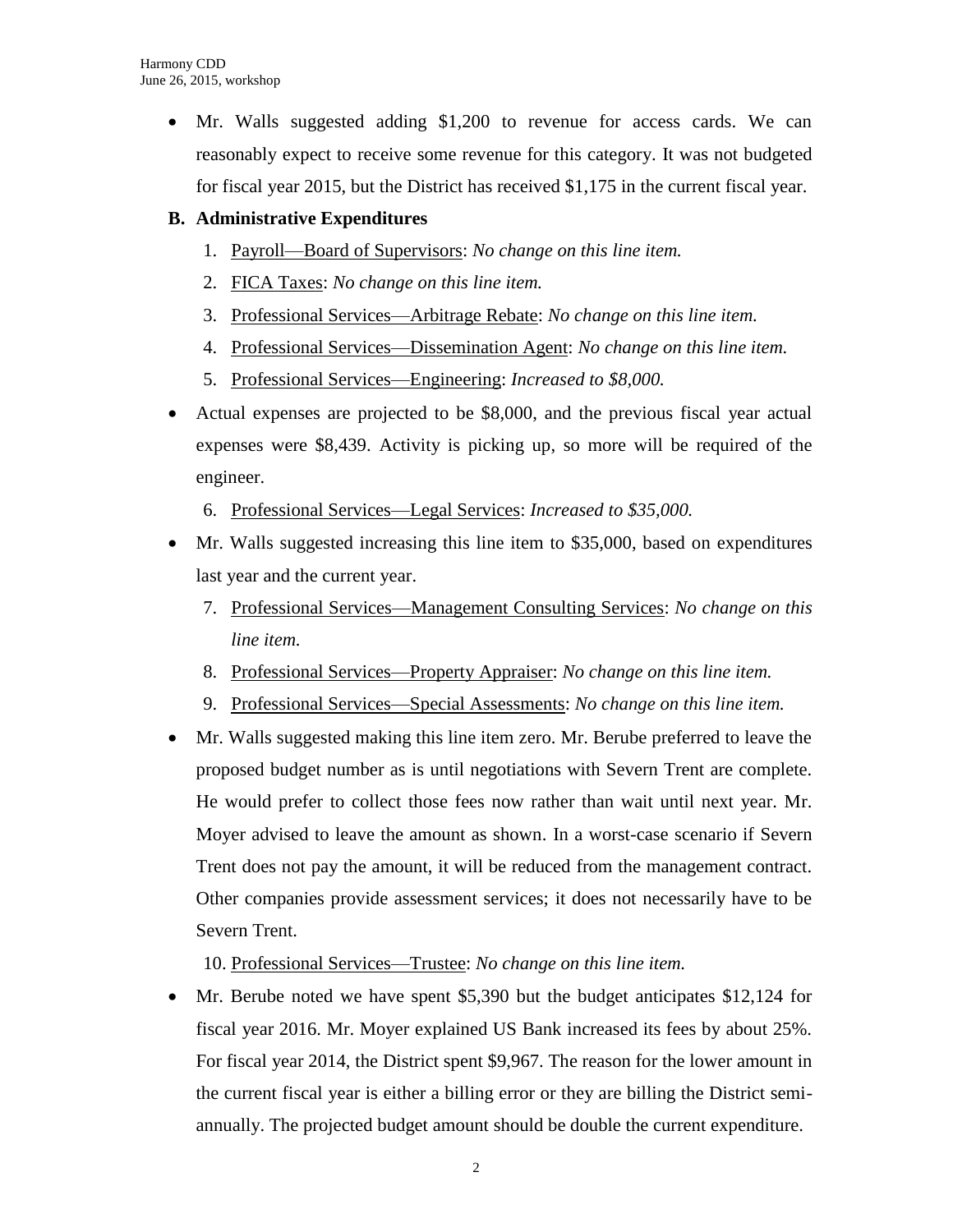Mr. Moyer will clarify the current expenditure, why it is only \$5,390 through May. Mr. Berube believes that since one bond issue was refinanced, the District has only been billed for one bond series this year since the second series was paid out of the proceeds from the refinancing.

11. Auditing Services: *Increase to \$4,900 if provided in the engagement letter.*

- Mr. Berube questioned why this line item is a zero increase from the current fiscal year, when it appears each fiscal year increases \$200. Mr. Moyer will confirm the fee pursuant to the engagement letter with Grau & Associates.
	- 12. Postage and Freight: *No change on this line item.*
	- 13. Rental—Meeting Room: *Increased to \$1,500.*
- Mr. Berube indicated the Board will move back to the ballrooms at 7251 Five Oaks Drive, based on the meeting discussion on June 25, 2015. Some months will be at no charge. The Board's position is the meeting room should be free to the District since the golf course does not pay for their own pond maintenance and because they want to provide a service inside the District's property at the swimming pool serving meals, which is already in place. Worst-case scenario, the District will pay \$1,500 for the meeting room, which is \$125 per month for 12 months. Some months will be free, as per the agreement, which will also absorb any additional workshops that the District may need.

14. Record Storage: *No change on this line item.*

- This amount has not been finalized yet but is a worst-case scenario. 15. Insurance—General Liability: *No change on this line item.*
- Mr. Moyer indicated this number can be finalized at the public hearing. Staff anticipates the premium being increased, but last year it decreased slightly. Every year it changes, depending on the loss history for this type of government.
	- 16. Printing and Binding: *No change on this line item.*
	- 17. Legal Advertising: *No change on this line item.*
	- 18. Miscellaneous—Assessment Collection Cost: *No change on this line item.*
- This figure increased from the current fiscal year due to the increased activities of the tax collector.
	- 19. Miscellaneous—Contingency: *No change on this line item.*
	- 20. Office Supplies: *No change on this line item.*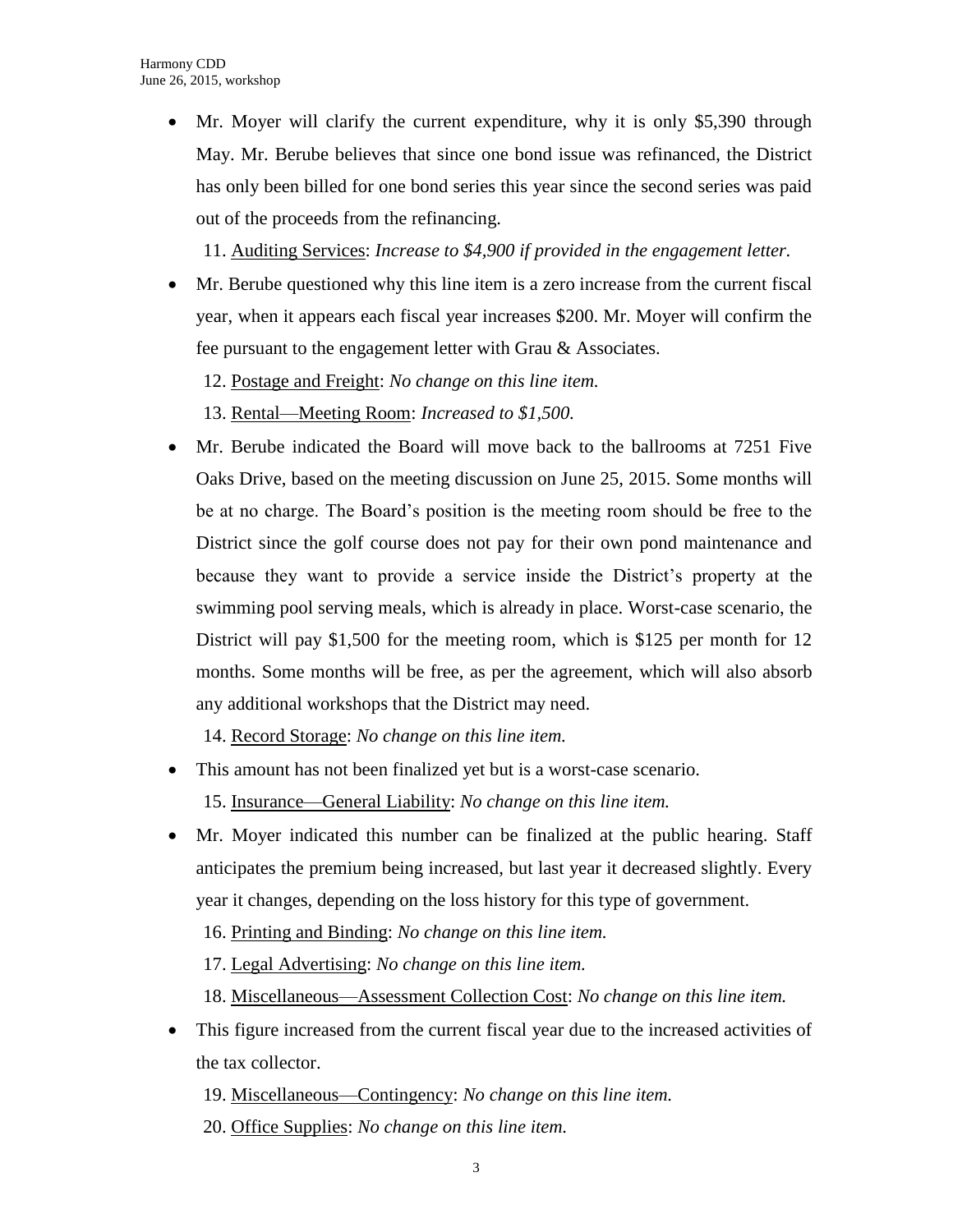21. Annual District Filing Fee: *No change on this line item.*

## **C. Field Expenditures**

- 1. Professional Services—Field Management: *Reduced to \$200,000.*
- This figure should have enough buffer in the proposed budgeted amount considering the projected expenditures. Personnel was not fully staffed all year and may not be next year. The amount will cover any increases, anticipated to be 3% or 4%, and should be sufficient even for a full staff.
- Mr. Walls recommended reducing the amount to \$195,000. Mr. Berube indicated that with new neighborhoods being developed, another staff person might need to be added during the year. Ms. Kassel suggested reducing the proposed amount to \$200,000, which will cover the other budget items that were increased, and the Board concurred.

## **D. Landscape Expenditures**

- Mr. Berube noted the first four landscape contract line items were increased slightly but does not feel they were increased enough. Neighborhoods F and H-2 will come online during fiscal year 2016. Mr. Berube suggested an increase of 5% for the contracted items below.
- Mr. Walls suggested no further increases but setting it aside in reserves and seeing the actual figures from Davey Tree before incorporating them into the budget. The concern is that the new contract amounts will come in at the increased budgeted numbers rather than reflect actual costs.
- The increase reflected in the proposed budget is 2%, pursuant to their contractual increase, which does not reflect the new neighborhoods. Mr. Walls prefers to negotiate the amounts for those neighborhoods when they are ready for District maintenance. Monies from other line items can be used to cover the additional costs, including from reserves or a miscellaneous category, if available.
	- 1. Contracts—Grounds: *No change on this line item.*
	- 2. Contracts—Trees and Trimming: *No change on this line item.*
	- 3. Contracts—Turf Care: *No change on this line item.*
	- 4. Contracts—Shrub Care: *No change on this line item.*
	- 5. Repair and Maintenance—Irrigation: *Reduced to \$15,000.*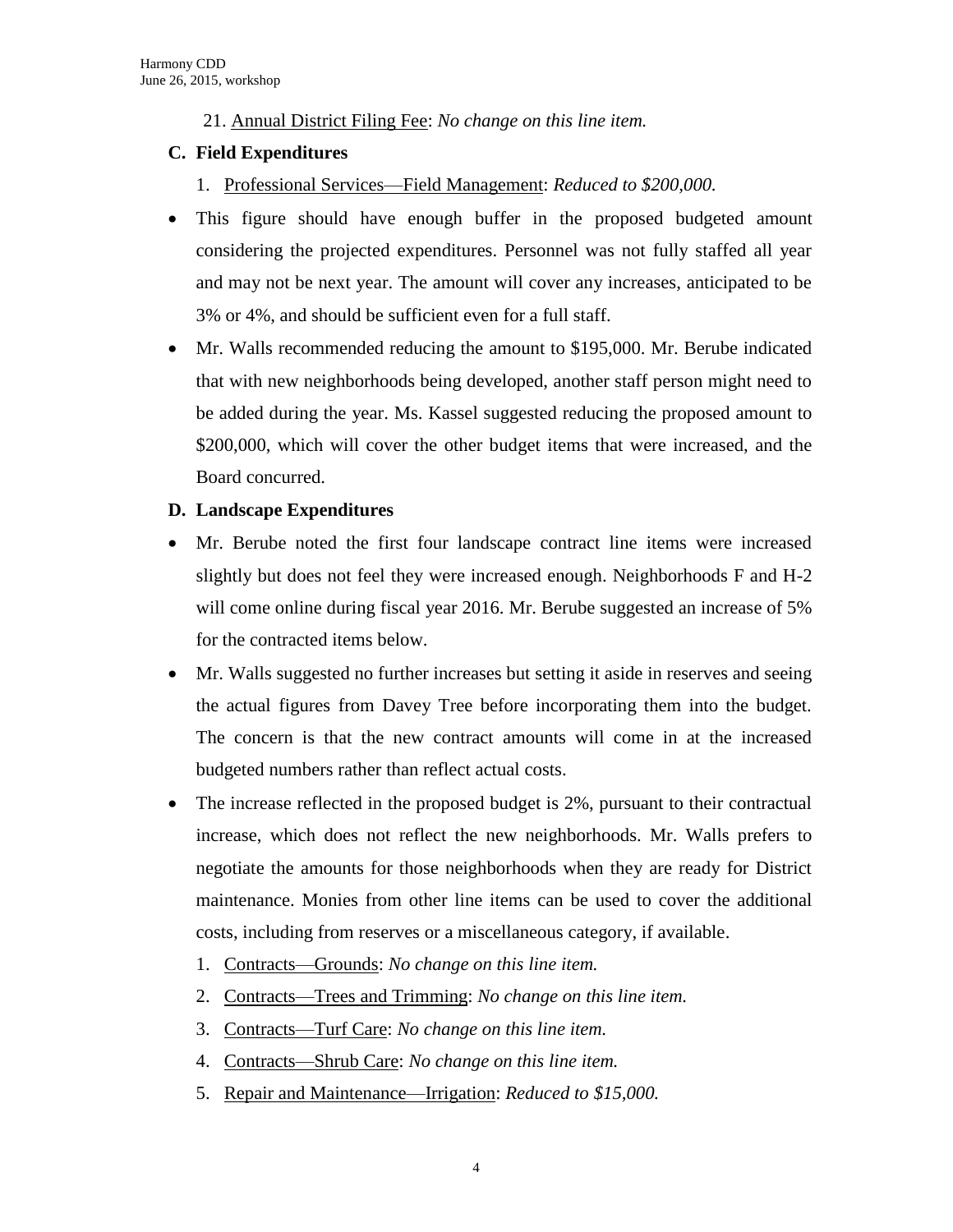- Mr. van der Snel asked if this line item should be moved from landscaping to operations and maintenance. Mr. Berube indicated that irrigation is dedicated to landscape. This amount is not for the contracted services with Davey Tree but is outside of the contract for repairs and supplies. The proposed budget amount contemplates \$15,000 in supplies, which is not likely to happen.
- Mr. Berube recommended reducing the supplies amount by \$5,000. Even though heads and other irrigation parts need constant replacement and repair, the parts are not expensive and they are repaired with in-house staff. Expenditures to date are \$5,000, and the projected number through the end of the year is a plug number to get to \$20,000. The anticipated amount of \$15,000 from June through September is not likely to happen. With the existing system due to the aging of the community, staff replaces a lot of rotors, which are \$6 each. At the pace they are on now, the projected amount would be closer to \$7,000 because staff is better able to manage the system than was projected for the current year budget.
	- 6. Repair and Maintenance—Tree Trimming Services (Canopy): *Reduced to \$15,000.*
- Projected actual costs for the current fiscal year are expected to be zero since Davey Tree does tree trimming as part of their contract when requested because they have enough labor onsite to trim the trees. Although this budget line item is for trimming over 10 feet, Davey Tree is doing all tree trimming as part of their contract. Mr. LeMenager disagrees because too many trees are touching houses, and this line item has not been addressed in the work activity. Even though trees are in a growing cycle, the work does not appear to be getting done now.
- Mr. Walls would like to see a formalized program that includes every street so that they all look the same and are on the same cycle. Ms. Kassel indicated the District was on a cycle to trim these trees every other year at a cost of \$15,000 to \$18,000 for trees on interior streets and the main boulevards. Mr. Berube mentioned that the recommendation from Davey Tree was to skip a year, which is the current year. The Board needs to decide whether to do the trees on interior streets or the trees on the main boulevards next year. The interior streets have not been done in a while, and Cat Brier and Five Oaks were trimmed this year, as well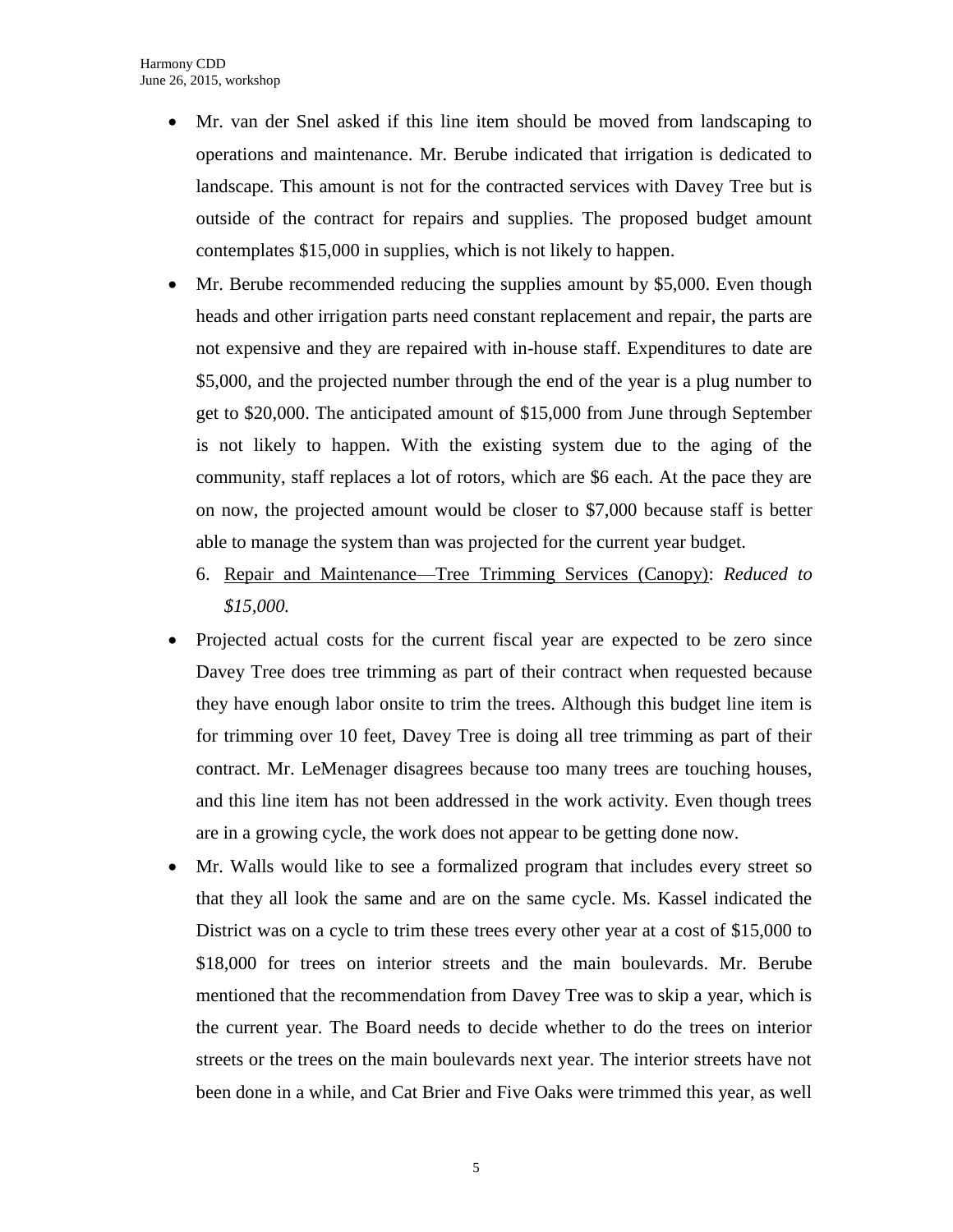as certain trees that have been hitting houses. Interior street trees are trimmed on demand as requested by residents.

- Mr. Berube suggested reducing this line item to \$15,000 in an effort to keep the proposal from the contractor below that amount.
	- 7. Miscellaneous Services: *Increased to \$25,000.*
- Ms. Kassel requested the \$5,000 reduced from tree trimming services be added to this line item due to many areas that need refurbishment. Mr. Walls recommended increasing this line item to \$25,000. The Board concurred with \$25,000 since the refurbishments make the community look nice.

## **E. Utilities Expenditures**

- 1. Electricity—General: *No change on this line item.*
- 2. Electricity—Street Lighting: *No change on this line item.*
- 3. Utility—Water and Sewer: *No change on this line item.*
- Mr. Walls asked if it appears that the District will spend \$76,000 based on what has been spent so far, and Mr. Berube indicated yes. Two new neighborhoods are coming online, F and H-2. Neighborhood H-1 added about \$2,000 per month to the water bill. Neighborhoods F and H-2 will have a little less usage, so it is hard to project. Maxicom has been running a lot lately, but the community is staying green. The projected amount of \$95,000 from June through September is probably sufficient, but Mr. Walls suggested making it \$100,000. Actuals for fiscal year 2014 were over \$105,000. Ms. Kassel and Mr. LeMenager are comfortable leaving it at \$105,000. Even though the Maxicom system runs more often, the District wastes less water.
	- 4. Lease—Street Lights: *No change on this line item.*
- The District received \$200,000 from the bond refinancing, which is in the capital fund. Pursuant to the underwriter's agreement, \$100,000 of that is available for virtually any purpose on a temporary basis, and the second \$100,000 is designated for parks and recreation. It has to be spent within that category within three years. It can be used for street light buyouts and then replenished to parks and recreation within three years to stay within the terms of the bonds and to maintain taxexempt status on the bonds. If the District uses that money for something else, that is fine but within three years, that \$100,000 has to be replenished to parks and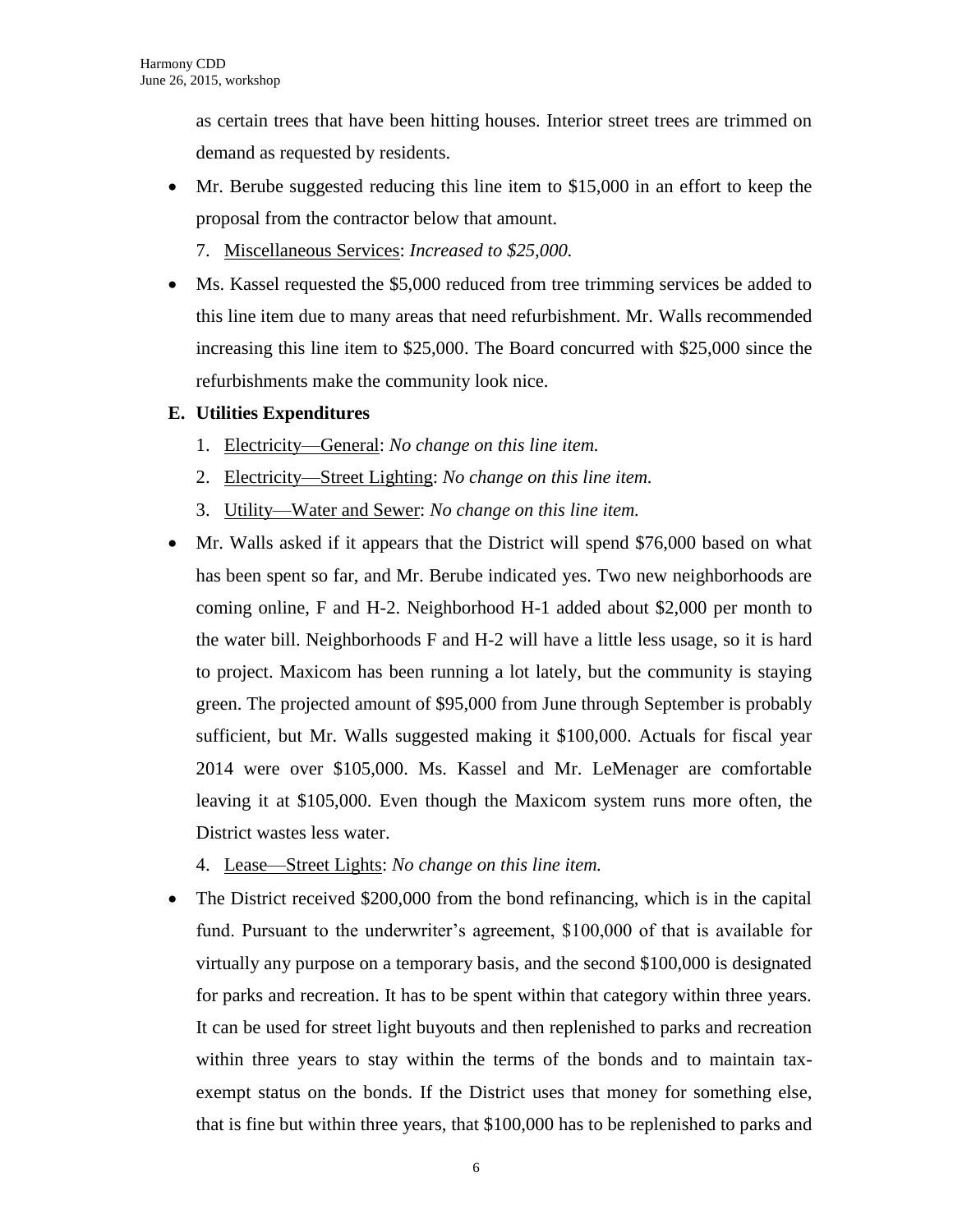recreation. If the District uses that money to buy down more street light contracts and realizes savings, it goes into that account and has to be replenished within three years.

 This number is fixed at the lease number. If it is paid down, the savings goes in the bank. The budget number represents a worst-case figure if no contracts are bought down, since the District does not know when that will happen. This amount will be reduced once a contract is bought out. The next buyout for about \$430,000 will save the District about \$4,000 per month based on the amortization schedule that was provided previously, for a reduction of about \$50,000 in this line item.

5. Capital Outlay—Street Lights: *No change on this line item.*

- This item is budgeted for fiscal year 2015 at \$108,697, and the District has spent \$161,852 which was for neighborhood H-1. Mr. Walls does not anticipate spending anything more from this line item this fiscal year since the District is not buying any more street lights.
- Mr. Walls asked what is included in the budgeted amount for fiscal year 2016 of \$237,994, which is the debt service savings on the refinancing of the 2014 bonds. Mr. LeMenager indicated it is a plug number taking into account all the other line items. The District has \$100,000 available for buying down street light contracts, which is not included in this budget but is a separate capital outlay fund. The District also has \$100,000 for the current fiscal year that has not been spent yet, which totals \$445,000 that can be used to buy street light contracts.
- The District continues to wait on OUC for the buyout amounts for existing contracts, and Mr. Berube reported OUC is not in a hurry to allow the buyout. Mr. Tim Qualls contacted OUC's legal counsel, but it is dependent upon Mr. Alandus Sims, the account manager at OUC, who has been out of the office for various reasons.
- Ms. Kassel asked if the projected total for 2015 is the same as the annual budget for 2016 but the District is paying down street lights, why is it the same? Mr. Walls indicated it has not been factored in yet, and Mr. LeMenager indicated the amount will go down. The projected number through May was extrapolated for June through September, to come up with \$108,697, which will not be spent.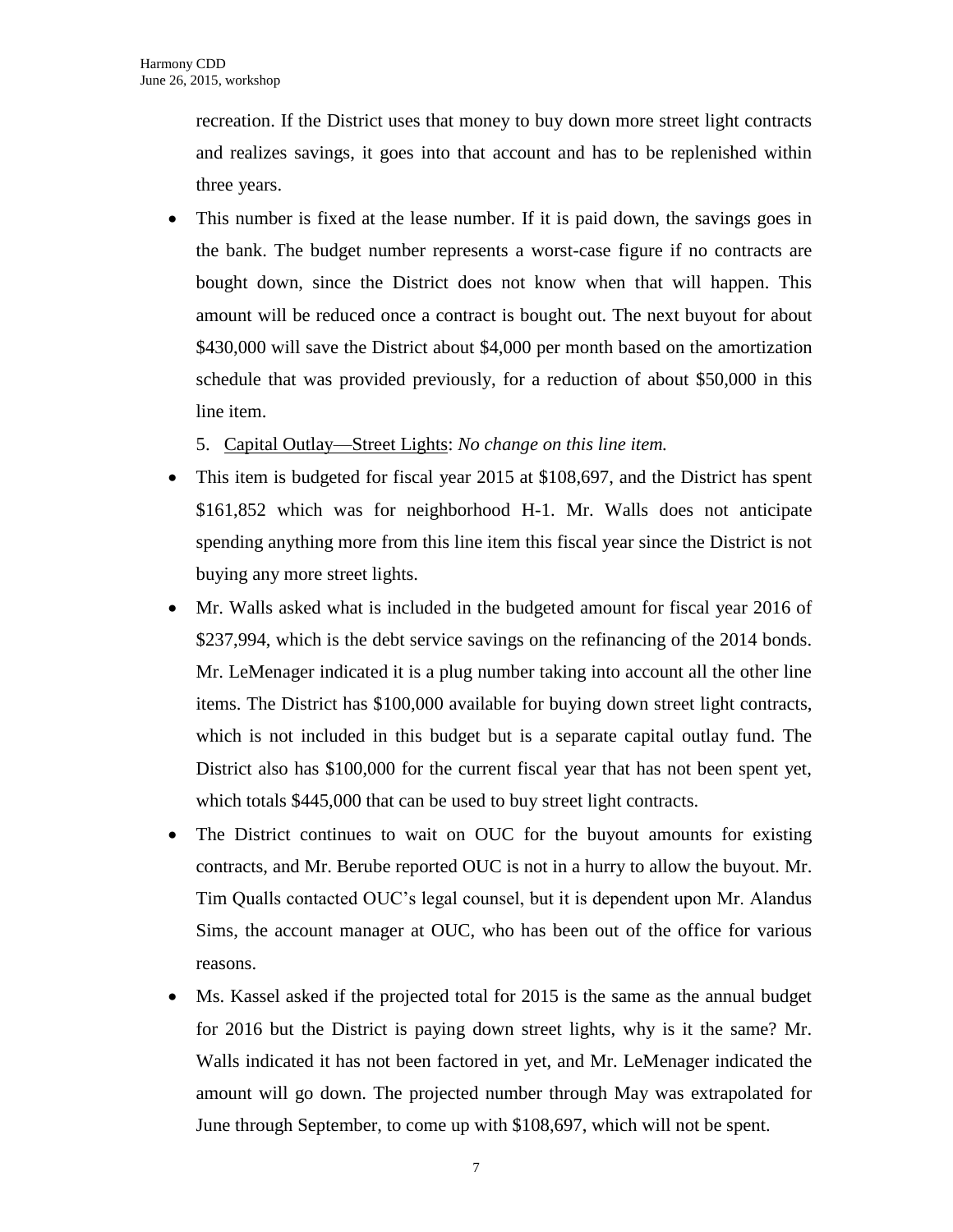#### **F. Operation and Maintenance Expenditures**

- 1. Contracts—Lake and Wetland: *No change on this line item.*
- Ms. Kassel asked to leave this number as proposed since we have not received the proposals for a revised maintenance schedule and since the Board has not decided on any changes, either with the current contractor or a new one. Mr. Walls believes the number would be less than \$20,000 in any case. Ms. Kassel suggested it could be reduced to \$18,000, but Mr. Berube preferred to keep it at \$20,000 since it can be changed later if necessary.
	- 2. Communication—Telephone: *Reduced to \$4,000.*
- Mr. Berube does not think the current telephone packages will change much. Mr. van der Snel is considering a high-speed internet at the Swim Club for the cameras, which is \$50 more each month. Mr. Berube indicated that is for Bright House, not Sprint, which is a separate line item. Mr. Berube recommended reducing this line item to \$4,000.
	- 3. Utility—Refuse Removal: *Increased to \$3,000.*
- Mr. Berube indicated this line item is consistently over budget each year and suggested increasing this to \$3,000.
	- 4. Repair and Maintenance—Pools: *No change on this line item.*
- The District is getting close to the budgeted number now. The pools are aging, and the District has spent a little money on the pools but also realized some savings with chlorine purchases. The Board is comfortable with the proposed amount of \$30,000.
	- 5. Repair and Maintenance—Roads and Alleyways: *No change on this line item.*
- Mr. Berube reported that the District has settled with Allstate on the alley paving. The District will be slightly over the original contracted amount, which is a savings of about \$8,000 from what they attempted to bill us. This process probably cost \$1,000 to \$1,200 in attorney fees, which will result in a \$6,000 savings from their attempted billing. Mr. LeMenager asked if the District planned to do another paving project this year. Mr. Berube responded no. Mr. LeMenager suggested that the District did not need to budget \$65,000 if that is the case. Mr. Walls and Ms. Kassel would like to proceed with another alley repaving project.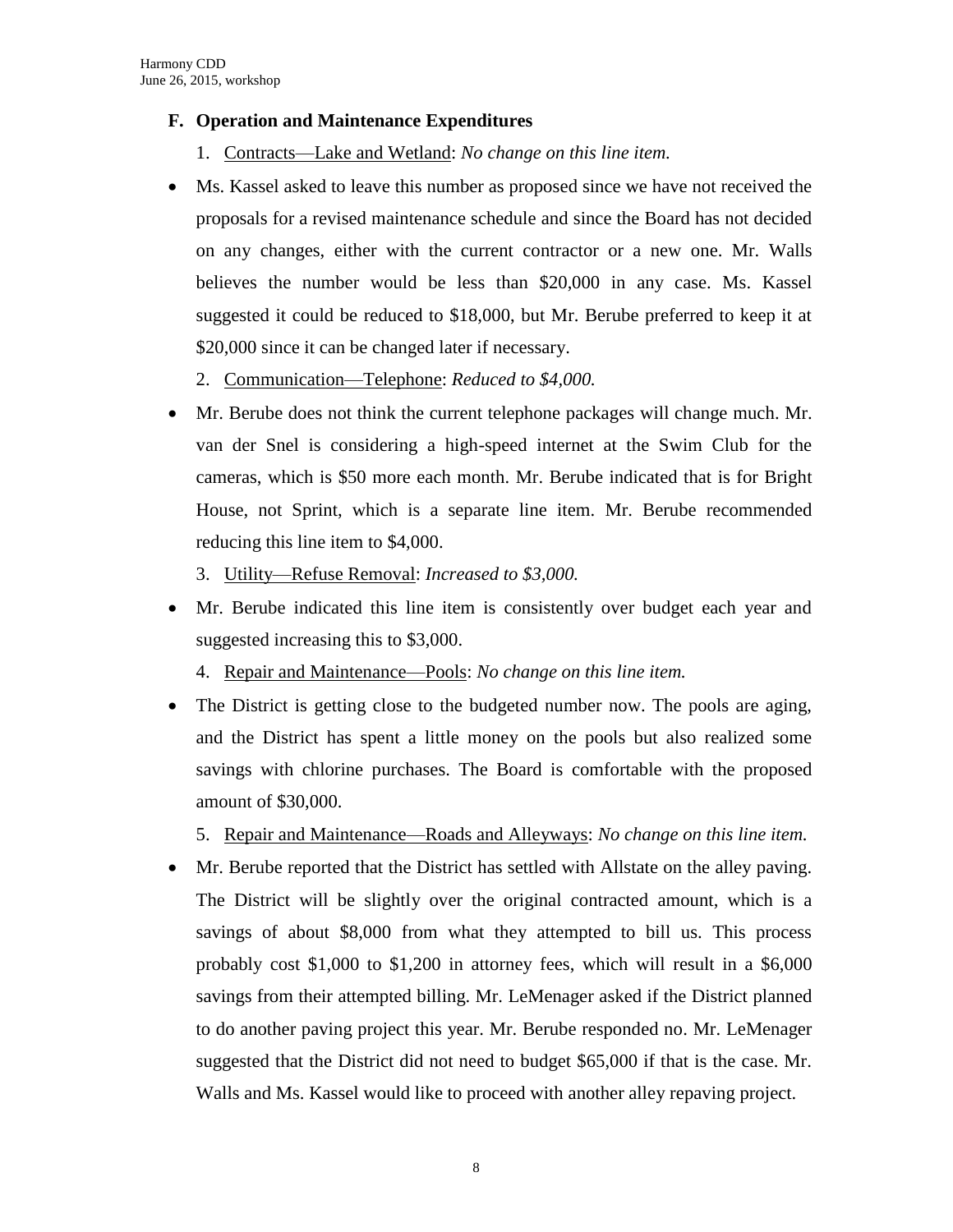- The next alley scheduled is the Green neighborhood since its alleys are in the worst condition. They are not under any warranty once the District took ownership. Mr. LeMenager asked who signed off that the alleys be accepted. Mr. Walls had an issue with the engineer that the developer paid, which is also the District's engineer, who signed off on it.
- Issues with the H-1 neighborhood were addressed with the engineer. Neighborhoods F and H-2 will be simpler because they do not have alleys.
- The Board opted to keep the \$65,000 proposed budget number in case alleys need to be done in fiscal year 2016. If not, that money can be used to pay off street light contracts or other purpose.
- Mr. Berube asked if the alley paving project just completed was paid from the general fund budget or if money was moved out of a reserve account. Mr. Moyer indicated it was a budgeted item and was paid from the general fund.
	- 6. Repair and Maintenance—Sidewalks: *No change on this line item.*
- The District has full-time staff to address sidewalk issues, and the proposed budget number should be sufficient for fiscal year 2016.
	- 7. Repair and Maintenance—Equipment, Boats: *No change on this line item.*
- The boats are getting older, and Mr. Berube suggested the proposed budget number is sufficient. Ms. Kassel reminded the Board that previous discussions included consideration of purchasing a new boat. The reason the proposed amount is lower than might be expected is because previously, repairs were made through Advanced Marine, which is very expensive. Now, repair parts are purchased from Amazon, which has saved a lot of money. The purchase of a new pontoon boat would not come from this line item but from a capital outlay fund.
	- 8. Repair and Maintenance—Equipment, Vehicles: *Reduced to \$5,000.*
- Mr. Berube suggested reducing this item to \$5,000 because the vehicles are in good condition and nothing major is anticipated.
	- 9. Repair and Maintenance—Parks and Facilities: *No change on this line item.*
- Mr. LeMenager noted the budgeted amount for fiscal year 2016 is more than is anticipated to be spent in fiscal year 2015, and asked why the large increase. Mr. Berube responded the District has more parks and facilities. Ms. Kassel pointed out that the parks are aging. Playground equipment and shade structures are also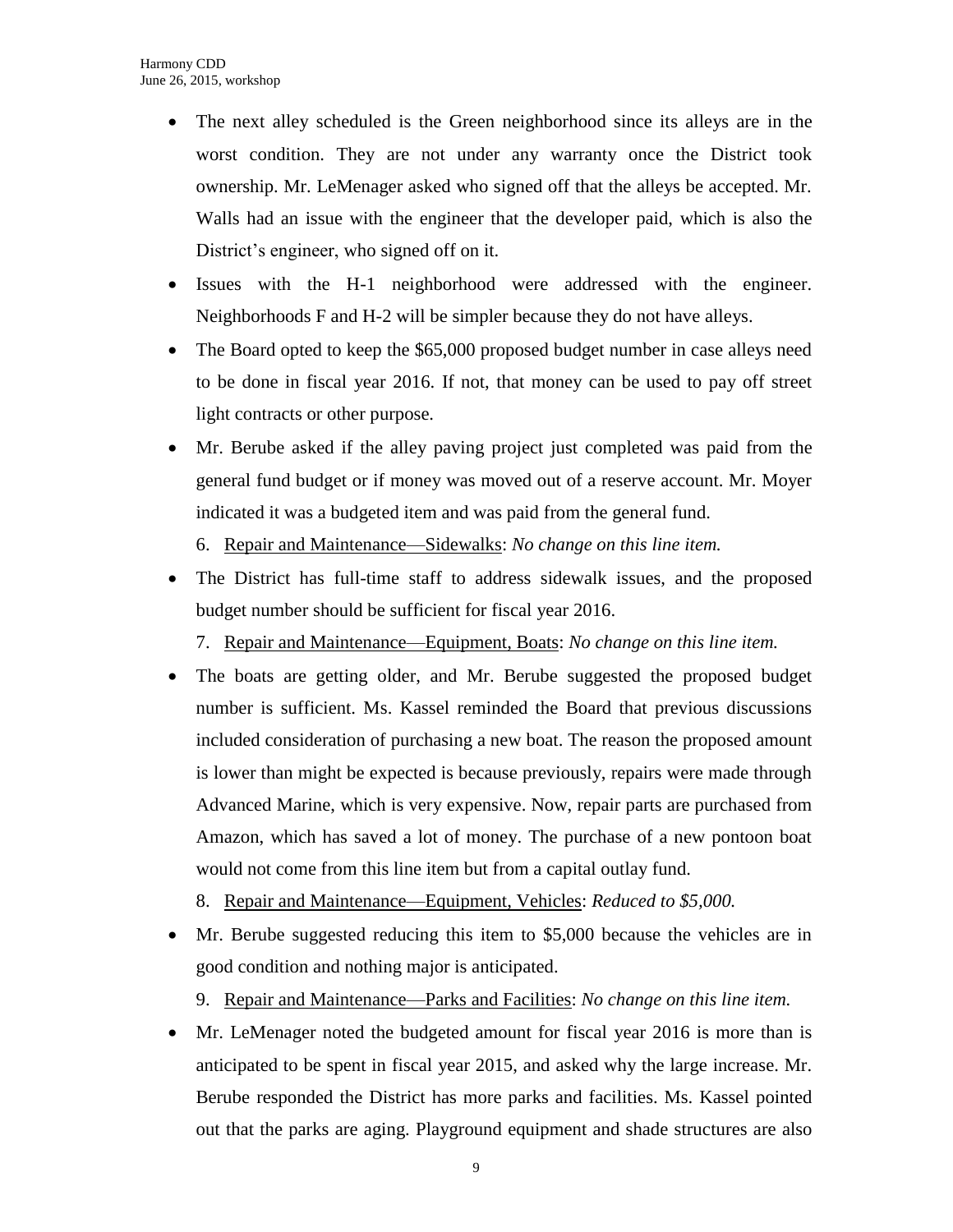aging. This category anticipates repairs to gates, fences, and other facilities in the various parks.

10. Repair and Maintenance—Hardscape Cleaning: *This line item is to be deleted.*

- Mr. Berube indicated this item is now being included in the staff salary line, which is why the actual and projected amounts are zero. Ms. Kassel asked if cleaning the pool structures and the sidewalks would fall in this line item, and Mr. Berube responded those are built into the salary budget. This category would be if the District hired a third party to perform the services, but the work is done with current staff.
- The purchase of a new power washer would fall in a different budget category.
- Mr. Berube indicated that previously, the development company would have the front fence cleaned and would charge the District twice a year. This year, Mr. Berube informed the development company that it would have to clean the fence at its cost this year. The District owns the fence but does not clean it since it needs to be replaced. Ms. Kassel asked about the fence being installed in the new neighborhoods, and Mr. Berube indicated it is the development company's problem because they installed the fence. If it was the District's choice, it would not have installed the fence, so therefore, the District is not going to clean the fence.
- Ms. Kassel pointed out the narrative includes PVC fencing, pavilions, restrooms, and other hardscape as well as unscheduled maintenance. Mr. LeMenager indicated those costs are absorbed within the salary number since the work is performed by in-house staff and not third parties.
- The Board suggested deleting this entire budget line item. 11. Miscellaneous Services: *No change on this line item.* 12. Miscellaneous—Property Taxes: *This line item is to be deleted.*
- Mr. Berube indicated this line item is not needed for the fiscal year 2016 budget since it was a one-time expense. 13. Miscellaneous—Access Cards and Equipment: *Reduced to \$2,500.*
- Mr. Berube suggested reducing this number to \$2,500. Mr. van der Snel found a cheaper supplier for the access cards, reducing the cost from \$11 to \$4 per card.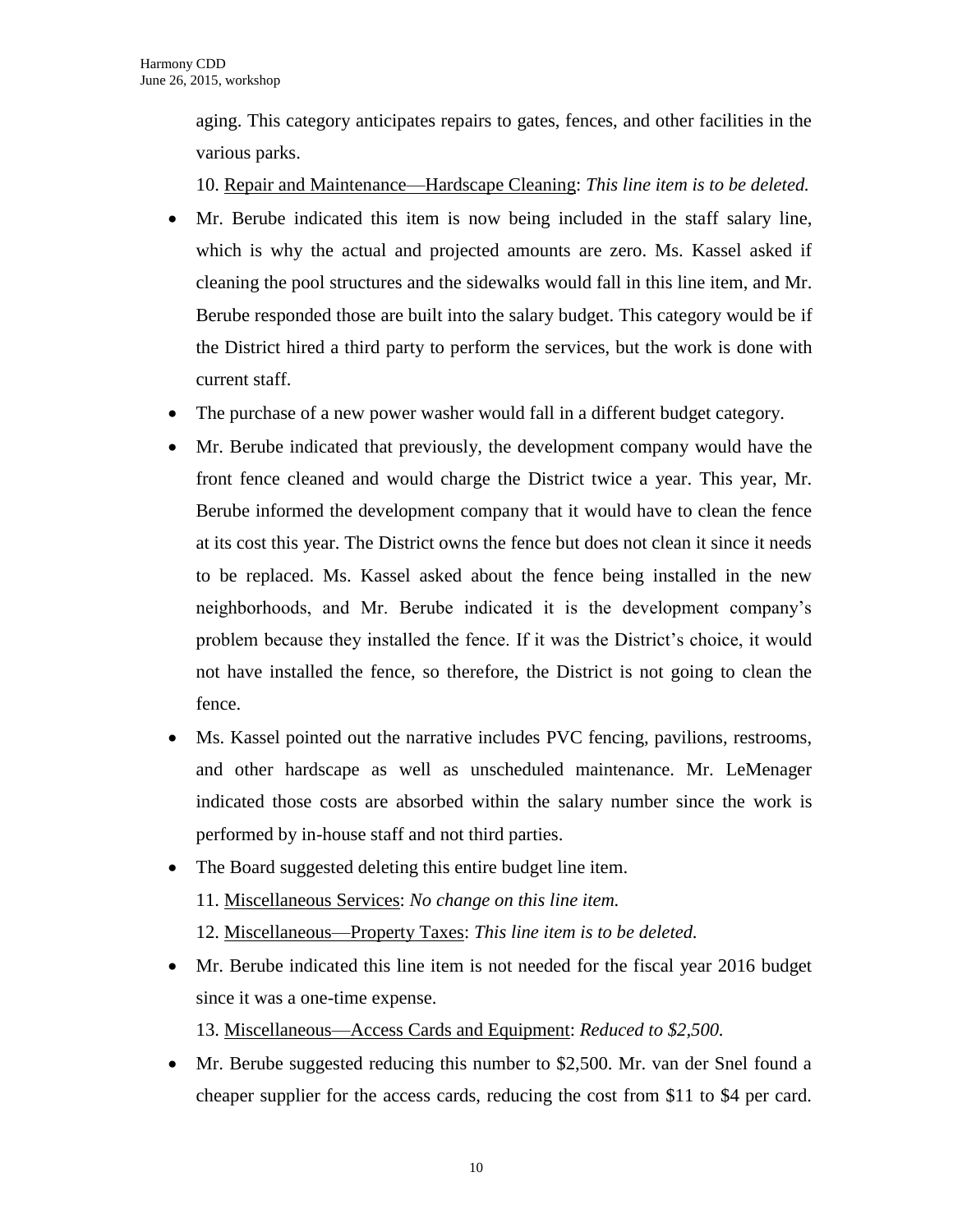Mr. van der Snel often makes 20 to 30 cards per week because of new residents, which also affects the cost of the printer, ink, and so forth.

14. Miscellaneous—Contingency: *No change on this line item.*

15. Miscellaneous—Security Enhancements: *No change on this line item.*

 This line item includes new cameras, monitors, wiring, and so forth. Mr. van der Snel obtained some computers and monitors that the development office was discarding.

16. Capital Outlay—Other: *Increased to \$16,000.*

- A new pontoon boat will cost about \$8,000, plus \$4,000 for the engine and installation, for a total of \$12,000. Ms. Kassel suggested increasing this line item to \$16,000 which will leave \$4,000 after the purchase of a new pontoon boat, in keeping with the actual amount spent in fiscal year 2014.
- Mr. Berube reviewed the presentation he made at the meeting yesterday of a pontoon boat and a paddle boat. Ms. Kassel and Mr. LeMenager are concerned about no one using the paddle boat but supported the purchase of a pontoon boat. 17. Capital Outlay—Vehicle: *Increased to \$22,000.*
- The District saved money on the last vehicle purchased since it was under the State contract. Mr. Berube recommended keeping the budgeted number as proposed for the next two years and suggested the Board consider purchasing a small pickup truck, a Chevrolet Colorado. Mr. LeMenager asked if the developer needed Mr. Greg Golgowski's vehicle since it is still parked back there. Mr. van der Snel indicated it is not in good condition.
- The reason for a truck is (1) so the District can get the boats out of the water, and (2) for Mr. van der Snel to purchase items for the District without using his personal vehicle due to liability reasons. In the past, items were delivered or shipped to the District, which is not the most economical way of doing things. Today, Mr. van der Snel needed a battery for the mule, which he obtained from Advanced Auto Parts. Before, we would have ordered it, had it shipped in, and spent more money. It is for economies of scale. There are a number of reasons to purchase a truck. A Colorado costs about \$22,000.
- Mr. Walls stated Orange County purchases them for a little less. We purchase a lot of them, and they work very well in terms of maintenance and reliability. Mr.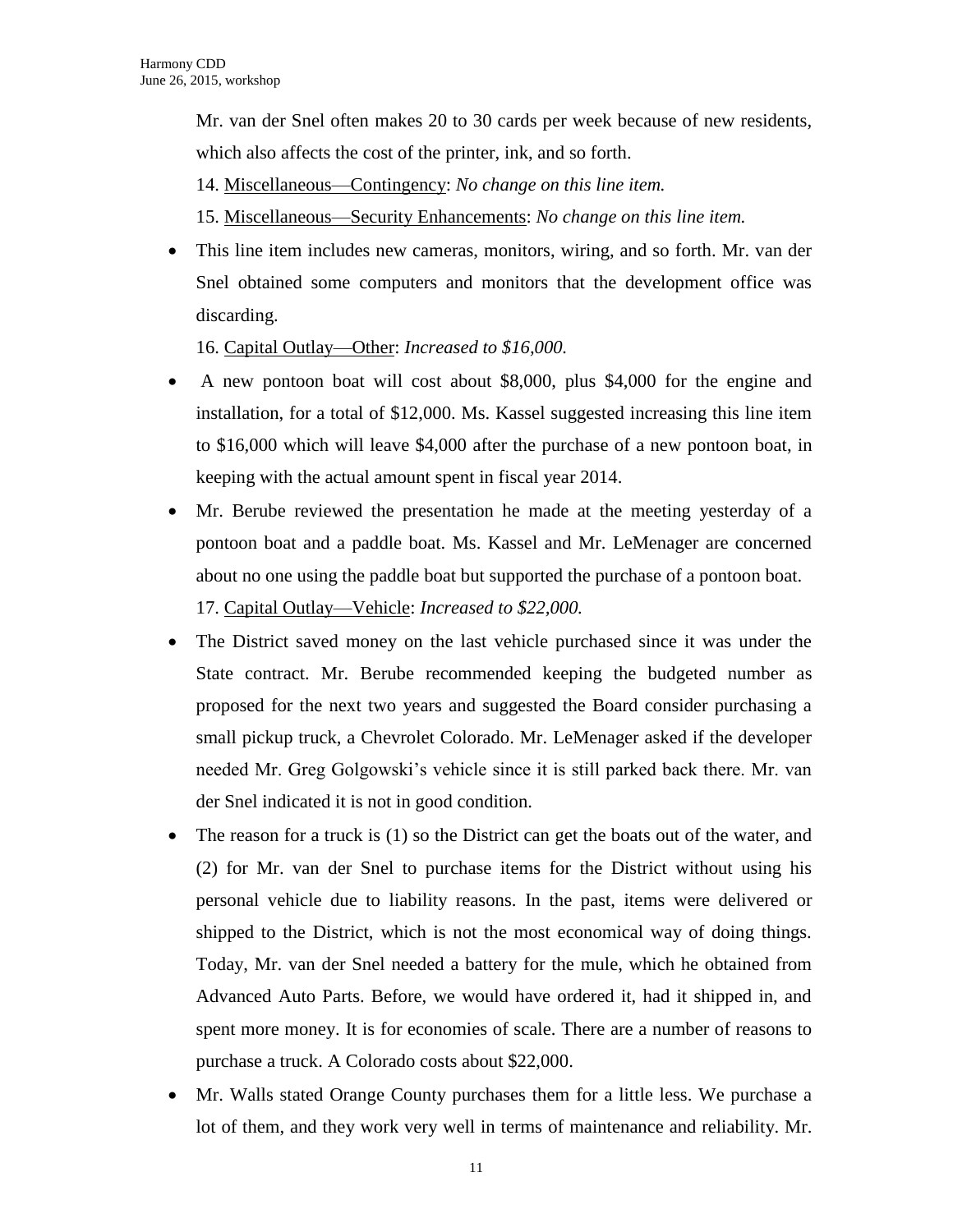Walls suggested budgeting \$20,000 for the truck now. Mr. Berube recommended \$22,000 to get a 4x4 since the truck will get in mud to get the boats out of the water. Mr. Walls indicated the State contract might be less than that amount, but it is a worst-case figure.

- Mr. LeMenager pointed out that to get to the boats, staff has to go outside this District's boundaries. Mr. Berube concurred and indicated staff currently uses a truck from the development company, which is not a preferred situation in case something happens or there is an accident. Mr. LeMenager indicated that as other areas are developed, this District needs to get some payback on these items, such as Lakeshore Park, the lake, the boats, and so forth. There will probably not be much infrastructure in the new areas, and other areas of Harmony may want to use these facilities.
- Mr. Berube is fine with budgeting for the truck this year. It will be sometime in calendar year 2016 before it can be purchased. Mr. LeMenager reminded the Board that the developer wants the District to be more self-sufficient since they will be done in another three or four years. Mr. Walls indicated orders need to be placed early on a State contract because they allocate all the vehicles, and then they are gone and you have to wait until the following year.

#### **G. Reserves**

- 1. Reserves—Renewal and Replacement: *No change on this line item.*
- Mr. LeMenager pointed out that the District has never budgeted anything for this line item. Mr. Berube indicated the surplus from the previous fiscal year is usually put into that line item.
- Mr. Walls asked if the sidewalk reserve was necessary any longer, and Mr. Berube replied it was not because all the sidewalk repairs are being blended into normal, daily operations for staff. The most money that would be spent on sidewalks is if the District started replacing panels. Mr. Farnsworth indicated that will happen sooner than later. The labor for that effort is already included in salaries. We would need a diamond-blade cutting saw to cut out the panels and other miscellaneous equipment, which would come from that budget line item. The biggest expense outside those line items would be bringing in a concrete truck to do some panels, and that would not be a significant expense.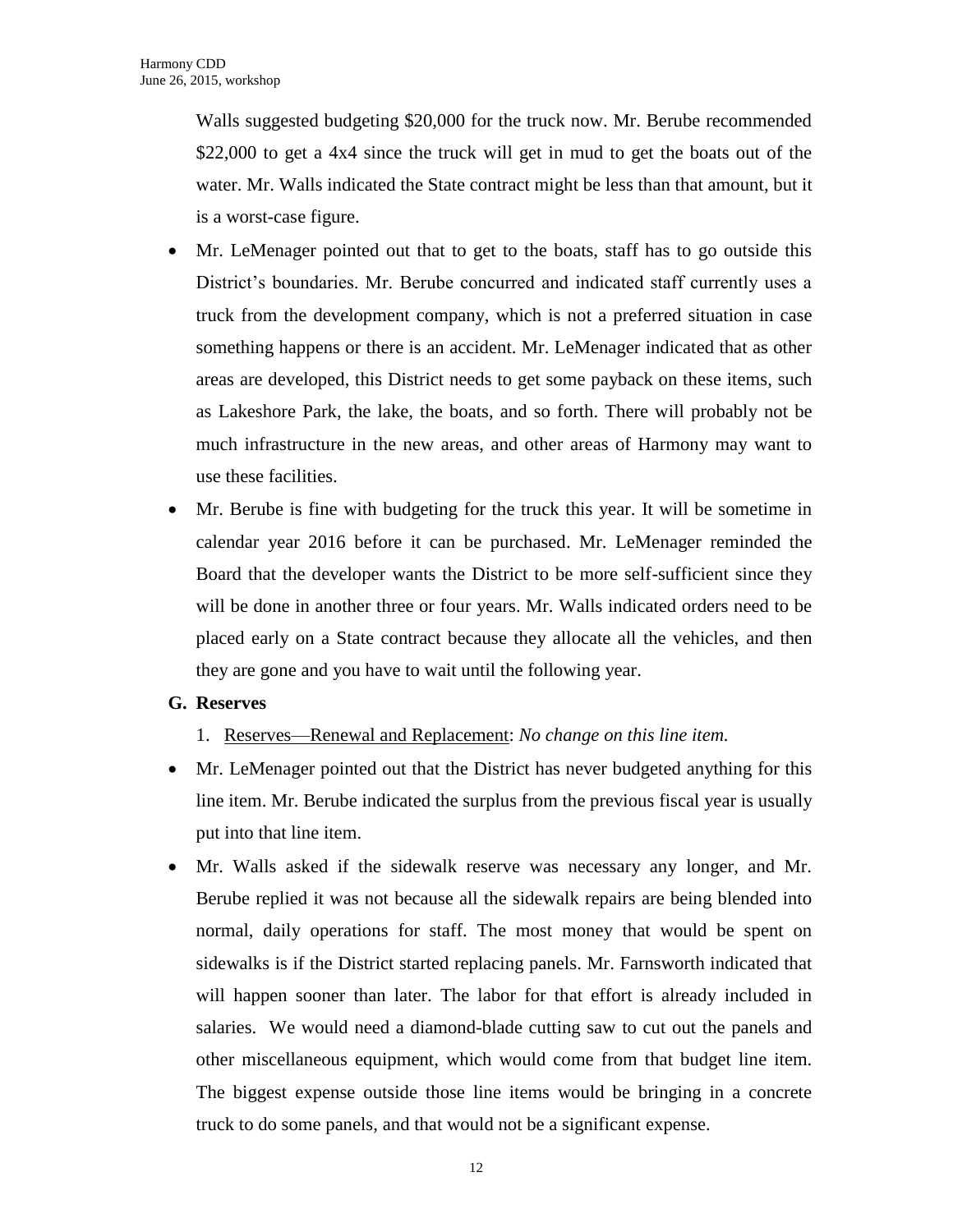- Mr. LeMenager remembered that Celebration CDD employs two staff members who do nothing but sidewalks. This District employs one staff member who spends one-quarter of his time grinding sidewalks. About 90% of all sidewalks were recently completed, so now repairs are made on demand. Within a year or two, those sidewalks will raise up again, and we will need to grind them again. The machine the District purchased for \$2,500 has paid for itself already and is in good shape. Every couple months after heavy use, the District purchases a kit for \$600 that takes 30 minutes and the machine is back up and running.
- Mr. Walls suggested removing the sidewalk reserve completely and put the difference into renewal and replacement. Since the District is purchasing a truck, it will need funds allocated for maintenance of that truck. Mr. Walls thinks the sidewalk reserve monies can be used in other line items. Mr. Berube suggested putting those monies into renewal and replacement and some allotted for vehicle maintenance.
- Mr. Berube is comfortable putting all sidewalk expenses into operations. Using third parties for sidewalk repairs a year or so ago resulted in engineering fees being as much as it cost to repair the sidewalks. That equation has changed.
- Ms. Kassel indicated at some point, the District will have to replace the docks, boardwalks, and bridges. Mr. Berube pointed out staff can handle that work with the exception of the piers since the above-ground wood is just screwed together, and staff can handle that on an as-needed basis. Mr. van der Snel indicated the new dock has some damage on the side rubbers. The bushings are welded together instead of bolted, so they will be fixed next week. Ms. Kassel pointed out the pavilions will need to have roofs replaced and other items, including benches. The District already replaced the roof at the boathouse, at a cost of \$3,700, thanks to Mr. Justin Farrell. Much of the District's infrastructure is more than 10 years old.
- Mr. Walls indicated if there is \$150,000 in renewal and replacement, we would not even come close to that amount in any given year. Ms. Kassel thought \$20,000 of the \$60,000 reserve was going to be put in the capital outlay—vehicles line item. Mr. Walls pointed out the District has \$400,000 that is unassigned and can be used. Mr. LeMenager indicated the \$99,000 figure is from the engineer's study, which the District continues to add to. By moving some numbers, that will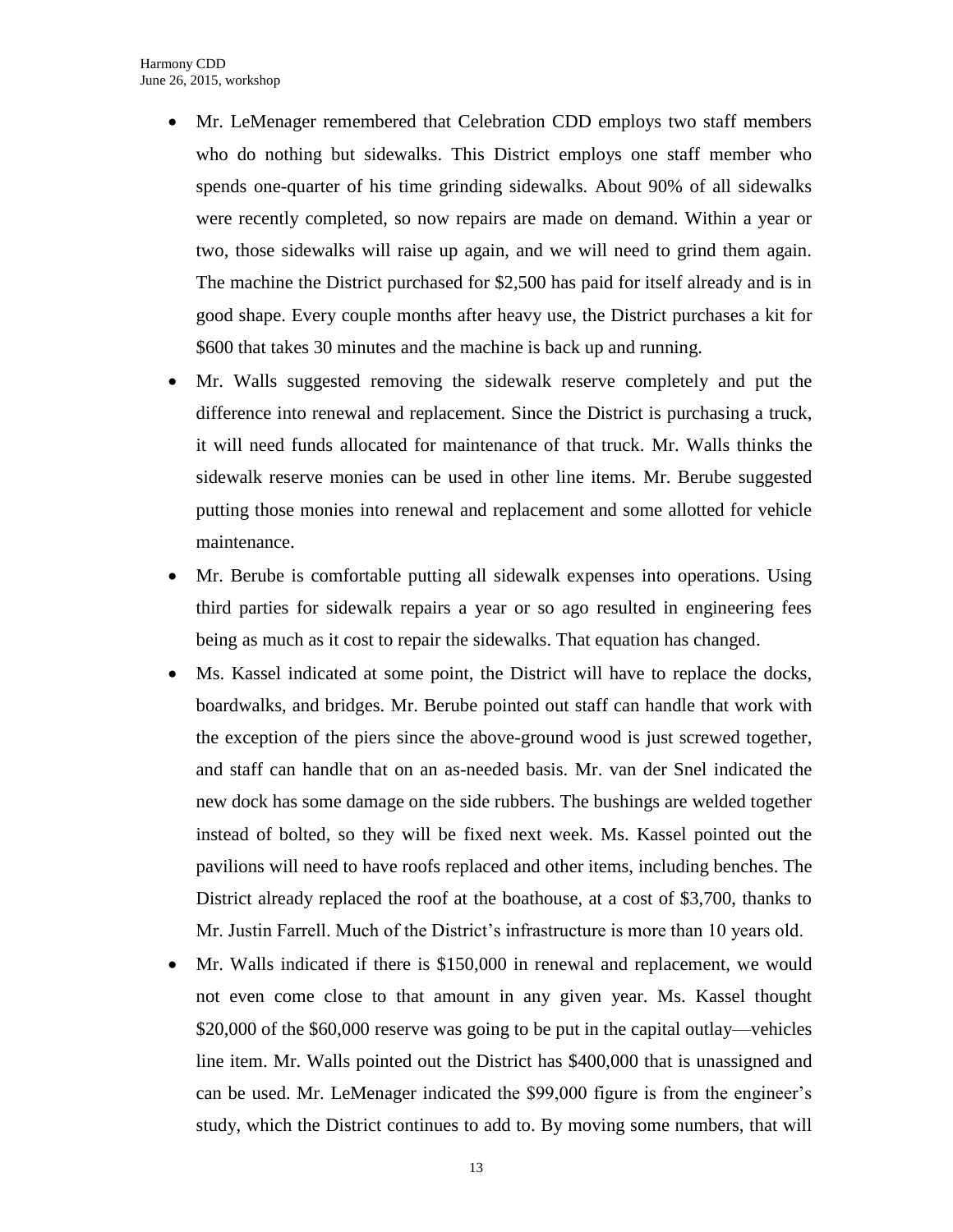increase to \$160,000. Mr. LeMenager and Mr. Walls pointed out the number does not need to be that high. Ms. Kassel suggested making it \$140,000 and putting the \$20,000 into capital outlay—vehicles, or even just \$13,000. Mr. Berube asked if the District can take money out of reserves for that purpose, and Mr. Walls indicated the Board can move the reserves anywhere it wants just by a motion of the Board.

- Ms. Kassel suggested making the renewal and replacement figure \$150,000, since capital outlay—vehicles already has \$9,200, and then \$10,000 can be added to capital outlay. Mr. Walls recognized everything would be guided by what is spent on the street lights.
- Mr. Moyer indicated the budget contained a couple plug numbers, one of them being the street lights. After adding and subtracting all the changes, that number will go either up or down, or the reserve number will go up or down.
- Mr. Berube realized this District is fortunate to have money to allocate where it is desired to be spent, knowing that other Boards are wondering where their next dime is coming from. Mr. LeMenager pointed out Ms. Kassel and he have been serving on this Board for seven years to ensure the District did a good job with its finances, and he recognized the entire Board has been diligent in conserving financial resources.
- **H. Debt Service Budgets**
- Mr. Moyer indicated these budgets were set as part of the bond refinancing.
- **I. Conclusion**
- Mr. LeMenager asked if the Board was comfortable raising the operation and maintenance assessment by 6.4%. Ms. Kassel indicated we cannot know what it will be without knowing about the street lights. Mr. LeMenager pointed out that all the Board is doing is balancing the numbers, so we know what it is going to be. The proposal is to keep the grand total the same, but the debt service has gone down, resulting in a 6.4% increase in operation and maintenance.
- Mr. Walls believes it is necessary in order to maintain new infrastructure.
- Mr. LeMenager pointed out when the street lights are paid off, we expect this number to decrease.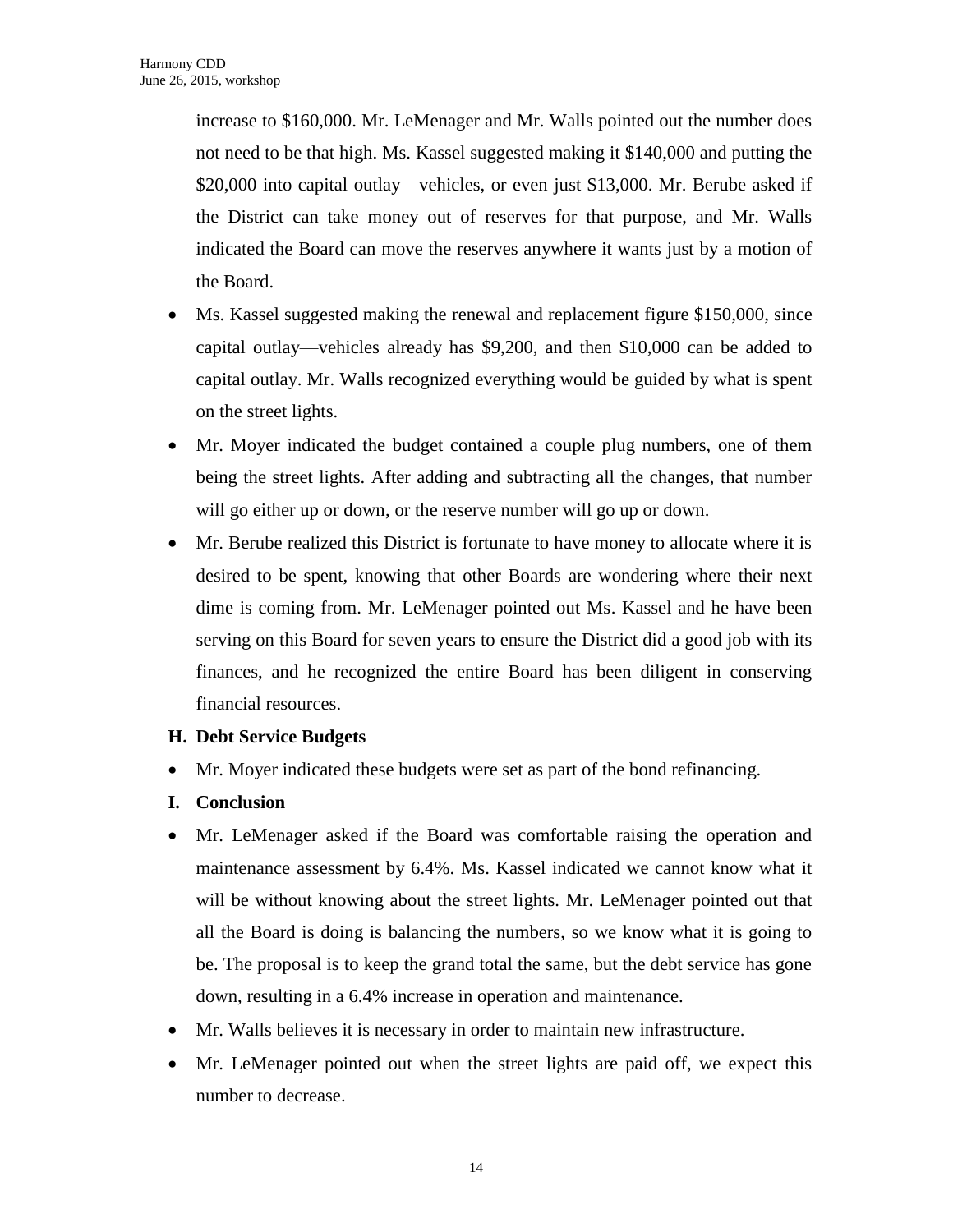- Mr. Berube asked about the first page of the assessment chart, showing a line for office and one for the golf course, and wondered what office was for. Mr. LeMenager replied it is for neighborhood O, that it is not office anymore. It was going to be offices, but now it is going to be a neighborhood. It does not show a number of lots. Mr. Berube indicated the following page of the assessment chart also includes a category for office and asked what the difference was between the two. The developer is paying assessments for all the items on the second page. Ms. Kassel thought the first page is for platted lots and the second page is for unplatted lots. Unplatted is based on acreage and has an amount assigned to it. Mr. Berube asked if those rates are a wholesale rate.
- Mr. Moyer explained the methodology provides that unplatted parcels are assessed based on acreage. Once it is platted, the number allocated to the acreage is assigned to the number of units that are platted. The number of lots does not matter since it is based on the same fee. At the end of the day, that acre pays exactly the same as it paid before, platted or unplatted, regardless of the number of driveways.
- Mr. LeMenager indicated unplatted lots are \$4,000 per acre. Mr. Berube thinks it is \$1,000 per acre since neighborhood A-2 is 4.4 acres for a total of \$4,000. Mr. Moyer explained that the amount shown is per acre or per unit. For neighborhoods I, J, K, and L, each shows \$1,220 for a 40-foot lot with 187 total units, so each unit in that product type pays \$1,220.
- Mr. Berube has always told residents that when new neighborhoods come online, there is no additional income to the District and wants to be sure that statement is accurate. Mr. Moyer confirmed that is correct. Mr. LeMenager summarized that for neighborhood A-2 at a total assessment of almost \$10,000 per acre at 4.4 acres, their bill will be almost \$45,000. Mr. Moyer confirmed that the per-unit assessment is the same, and it is then multiplied by the number of acres. I, J, K, and L have been platted and sold, which is why the developer wanted the refinancing done quickly. Ryland Homes was not going to buy it until the refinancing was complete and the debt assessment was reduced.
- Ms. Kassel thought Richmond American Homes was building a model in neighborhood H-2, and Mr. Berube and Mr. LeMenager replied it is in H-1. The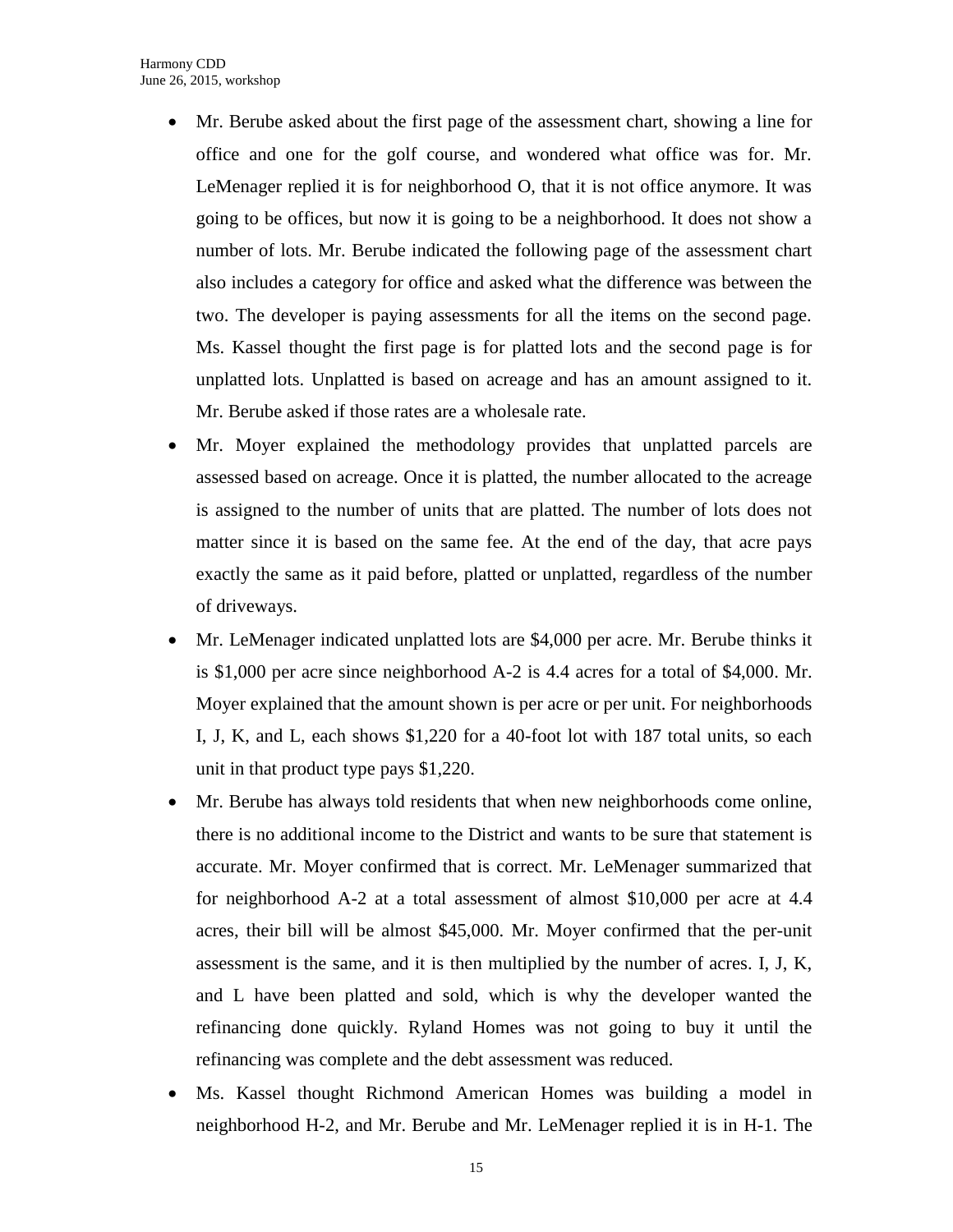developer is negotiating with another builder for H-2. Nothing has been sold in neighborhood H-2 yet.

- Mr. Berube asked if office is neighborhood O on the second page of the assessments, and Mr. Walls asked what the platted .28 acres represents for office on the first page of the assessments, which by consensus cannot be neighborhood O. Ms. Kassel suggested it is for the sales center. Mr. Moyer will confirm with the assessment staff. Mr. Brock Nicholas requested that some of it be put on the tax roll, which was done since it did not matter. It was a surprise to staff that he asked it be put on the tax roll.
- The golf course technically pays assessments because they are responsible for the debt associated with that acreage. The golf course does not pay operation and maintenance, just debt service, which Mr. Moyer confirmed.
- On the second page of the assessment chart, office has to be identified. TC is for Town Center, and Comm is commercial with 7.58 acres. Since the commercial area has shops and stores, some of those must be platted lots. The market piece is platted, as well as the sales and information gallery and all the retail areas. Mr. Moyer will clarify the details on the assessment charts with the assessment staff.
- **I. Capital Fund**
- Mr. Walls asked what was going to be done with the \$200,000 in the capital fund. The Board discussed using part of it for the street lights. Mr. LeMenager indicated \$100,000 will be spent on street lights, and the other \$100,000 is designated for parks and recreation that has to be spent within three years.
- Mr. LeMenager asked if this question should be put out to the residents. Mr. Berube responded they will provide many different ideas on how to spend that money. Mr. LeMenager mentioned residents have had a few ideas recently, like another soccer field. This community is very popular for families, and the decision comes down to being willing to live this far out of town.
- Mr. Walls suggested budgeting the money so that it is available, not to earmark it but to put it in a capital line item. Ms. Kassel is concerned with focusing on soccer and is hesitant to spend a lot of money on soccer fields because there are many other sports. The District may be able to trade land across from the school with the developer. Residents have suggested another swimming pool, which is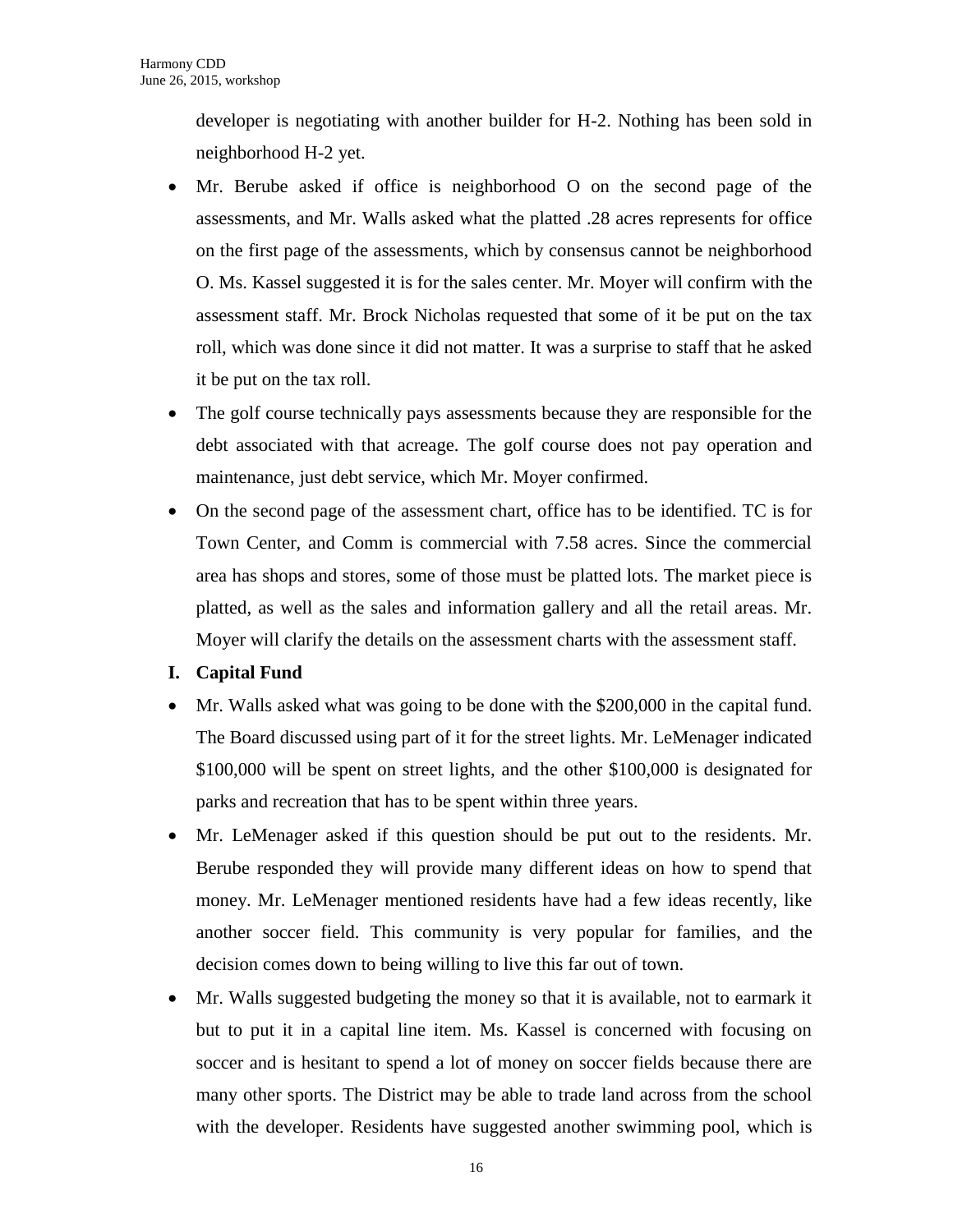very expensive. Ms. Kassel recommended waiting before deciding what to do with that money since we have three years.

- Mr. Berube indicated that legally, the District made the agreement when it accepted the money that \$100,000 was designated for street lights and \$100,000 was designated for parks and recreation. That is where the money needs to go. Mr. Walls would like to budget the money in a line item so it is available if something comes up. The Board can move that money around somewhat.
- Mr. Berube mentioned that there have been a lot of complaints about the neighborhood G park. An idea might be to turn the sodded area in that park into an urban forest. Ms. Kassel indicated the Board received a proposal for the area that has been abraded and is in terrible shape; there is a plan to create a planted area that will allow people through. Mr. LeMenager did not particularly care to have magnolias since the kids will climb over them and destroy them. Ms. Kassel pointed out they do not climb over them now, but Mr. LeMenager indicated they do in the little park behind his house and have destroyed one tree. Ms. Kassel indicated that is a different tree.
- Mr. Berube suggested putting a pine forest in that park area, similar to the one on Cat Brier facing the golf course, with pine needles on the bottom in the sodded area. That should shrink a little bit of the playground area because too much sod is there now. When people look out their front door, they would see pine trees and pine needles, and kids can run in there all they want. Ms. Kassel indicated that people want to see their kids by a playground, which is why we designed it that way. It would have a few higher points but enough lower plants so people can see into the park in addition to seeing the landscaping. Mr. LeMenager indicated only 10 houses are along that little park. Ms. Kassel believes houses are also on the other side of the park. Mr. Berube stated of the people who live there, six or seven houses border the park and see it when they come out the front door. Mr. LeMenager indicated there is the side of a house at the corner.
- Mr. Berube pointed out the intent of that park was not to have kids playing in the grass. It was intended to have kids playing on the playset on the mulch, not on the grass. Therein lies the problem. If you give kids a surface that they can play on, they will, and they will destroy it. They are not doing it on purpose or being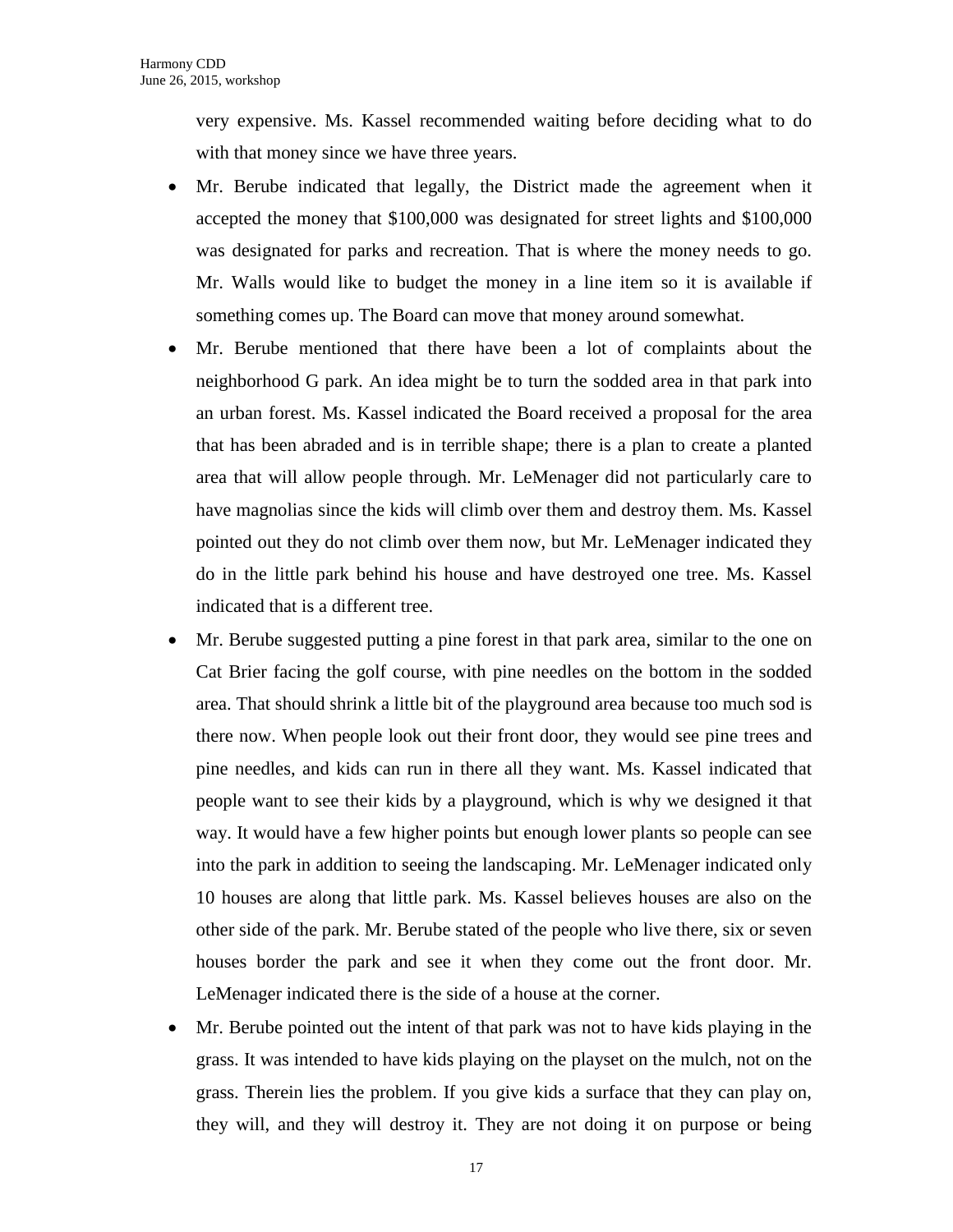malicious, but a lot of kids use that park area. Whatever is put down has to be durable. Mr. van der Snel mentioned that parents do not watch their kids. Ms. Kassel pointed out that is why the Board designed the plan this way. We took into consideration the fact that most of the plant material should be somewhat drought tolerant but should be okay when there is a heavy rain and a lot of water moves through since it is a drainage swale. The swale is where the grass is really bad. We selected plant material that was going to be suited for that particular application. We also selected material that would not attract children but would repel children. They do not climb the magnolias since those trees are not climbable. The dwarf sabal minor is a type of palm that is a low grower and is not pleasant to be in. The same is true of the firecracker plant. Those plants were selected for color, texture, and appeal but specifically for repelling kid activity. Mr. Berube suggested tabling discussion of this item for the time being.

- Mr. Berube indicated there is now an opportunity for the soccer fields and another play area that has been developed along Butterfly Drive at the gas pipeline easement. Houses will back up to that easement, and people are calling it the linear park since it has linear planting features with low-growth plants and trees. It is 40 feet wide starting at that edge and going to Butterfly Drive. It is a 75-footwide grassy strip that is 880 feet long. We can enclose that with shrubbery of some kind that will help reduce the noise and will delineate that as a park area. It is already grassed. You could put two soccer fields in there, and they will cost virtually no money. You would need to level them a little and put some Bermuda or other on the top, and that would still leave several hundred feet in length to have a grassy play area. Mr. LeMenager mentioned it does not necessarily have to be soccer but could also be football and other activities.
- Ms. Kassel indicated the Board has been discussing over the past years putting in a par course at that location. It would be a new thing. A par course is equipment that is minimal and is outdoor. It is essentially exercise stations and the equipment is not really subject to vandalism. Generally, there is some kind of instruction on the equipment as to the kinds of things you do on that equipment. It is for adults, but kids can do it, too. Mr. LeMenager asked if that could be put on the gas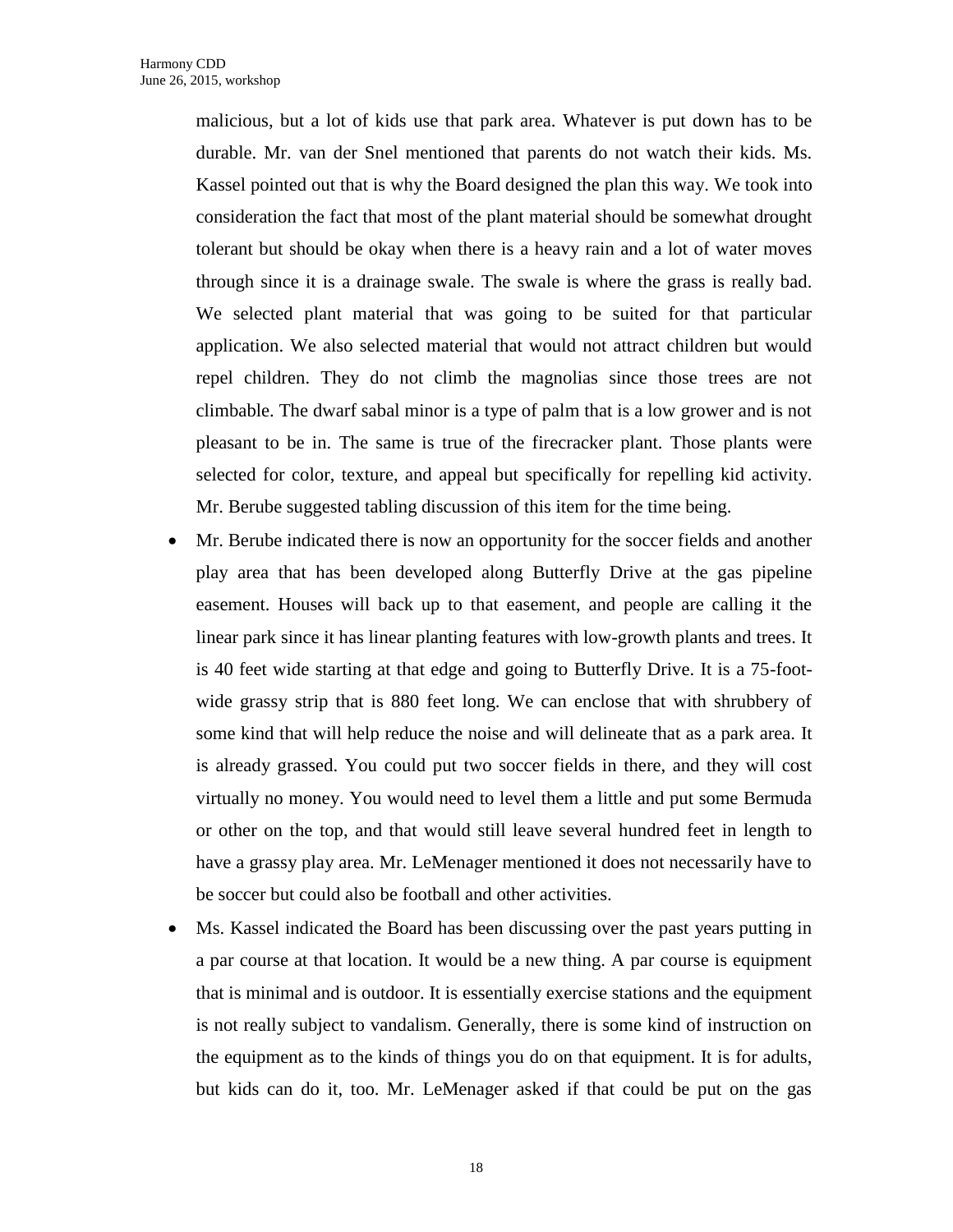easement, and Mr. Berube indicated yes. Ms. Kassel mentioned it will be minimally buried.

- Mr. Berube pointed out the gas pipeline easement has three pieces. The way it works, the front piece fronts Butterfly and Schoolhouse. The new Dark Sky Drive bisects the easement making a square piece. One area is about 75 feet wide and 125 feet long. Then there is a long run all the way to the back. Dark Sky Drive comes out and reconnects with the existing Dark Sky Drive. There is another little piece behind that. If you wanted to contain the par course into a small area, you have them. If you want to make it the length, that is fine. It is 75 feet wide. It is ours. We are already maintaining it at a minimal standard. For a small amount of money, we can make this look good, and we have \$100,000 designated for parks and recreation. Mr. LeMenager pointed out we do not have much more to do on this side with the 55+ community going in.
- Mr. LeMenager reminded the Board that a couple new neighborhoods are coming in. The developer is saying all the parks have been built, which is nonsense since that is not how you design a traditional neighborhood development, but it is how you maximize profits. Ms. Kassel indicated it is not in their DRI since it says every neighborhood will have a park. Mr. Berube confirmed that each one does. Neighborhood H-1 has a double swing set with mulch, which is their park. In neighborhood F, the park will be that 40-foot landscaped area. In neighborhood H-2 will be a green park area. You will have 100 kids from neighborhood F who will go to the Green neighborhood park. It is already overrun. Neighborhood H-1 will have 90 houses, so maybe 150 kids. When neighborhood H-2 comes online, that will be 87 lots and another 150 kids. Mr. LeMenager reiterated that the Board needs to think about what to come up with.
- Mr. Berube indicated the gas pipeline easement gives us space. Maybe we can have a new walking trail or a new trail to bring in people from those new neighborhoods. Mr. LeMenager would still like to get people using the school facilities since it is right across the street, not far from neighborhood H-2. Mr. Berube suggested tying neighborhood H-2 into neighborhood H-1. All down Dark Sky Drive is a big grassy easement with no sidewalk. If you install a trail, it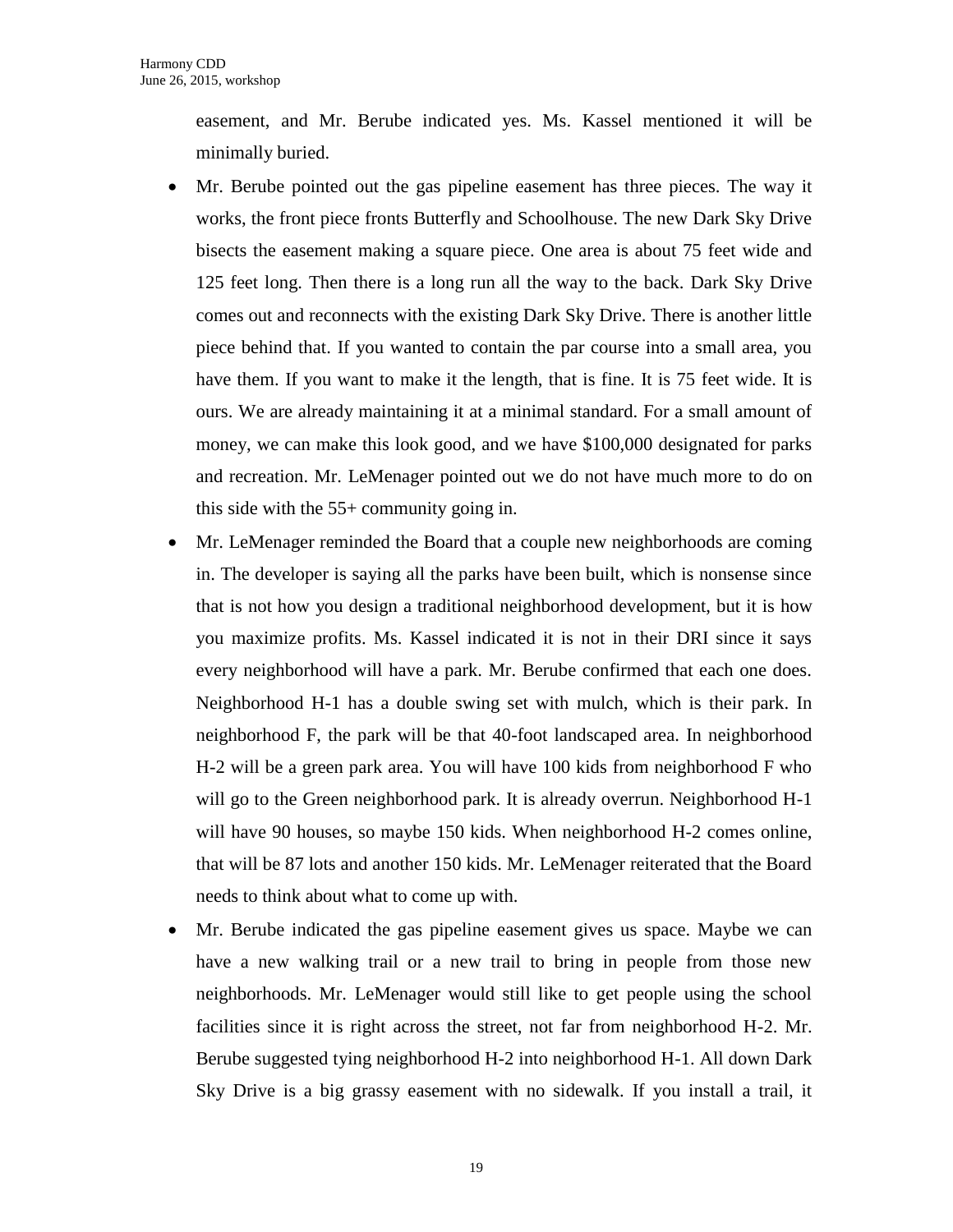brings people to the gas pipeline easement. It can be tied together. The Board has never had to do this before, but it can be done inexpensively.

- Ms. Kassel indicated the developer has been talking about doing some kind of trade, including the property at Lakeshore Park by Buck Lake or the parcel across from the school. Mr. LeMenager indicated the comment was made at the regular meeting yesterday that they might give us that park. Mr. Bob Glantz and Mr. Berube have had this conversation several times. Mr. LeMenager indicated if they keep it, they will have to pay to develop it. Ms. Kassel indicated it will be very expensive to develop, probably \$400,000 or \$500,000. Mr. Berube mentioned the square lot is low, and dirt is expensive to bring in. Mr. Glantz wants to address the demands for a swimming pool, which is why he is willing to shift it to the District to address the swimming pool demand.
- Mr. Berube suggested getting these parks set up first since residents have been wanting parks for several years. The District has the money to do it and will figure out what to do with neighborhood G. The pipeline easement will solve a lot of capacity problems, and we can do anything we want. If the Board opts to put in a soccer field at the residents' requests, the land is relatively flat and will take just a little grading and dirt to support sod. Irrigation is already there.
- Ms. Kassel asked about the community school field where the District is taking over the irrigation. It is a little bumpy, but that could be considered for a play area. The District does not own it, but Mr. LeMenager suggested they would approve it if the District offered to build a soccer field. Mr. Walls is worried that will be a lot of kids. Mr. Berube indicated this had already been suggested, but Mr. van der Snel mentioned it was the areas at Cupseed and Bluestem, not the other parts. The school did not want us on the inside. The irrigation at Cupseed and Bluestem is working. The school's part is zeroed out. They only turned the water back on because the District forced their hand to spend the money. If the District approached the school to build the soccer field, the concern is that the school will not take care of it. Going on the school's property would be a problem, but it could be done if it was on District property.
- Mr. LeMenager pointed out the District needs to think about what to do on that corner because at some point, it will become District property. Mr. Berube